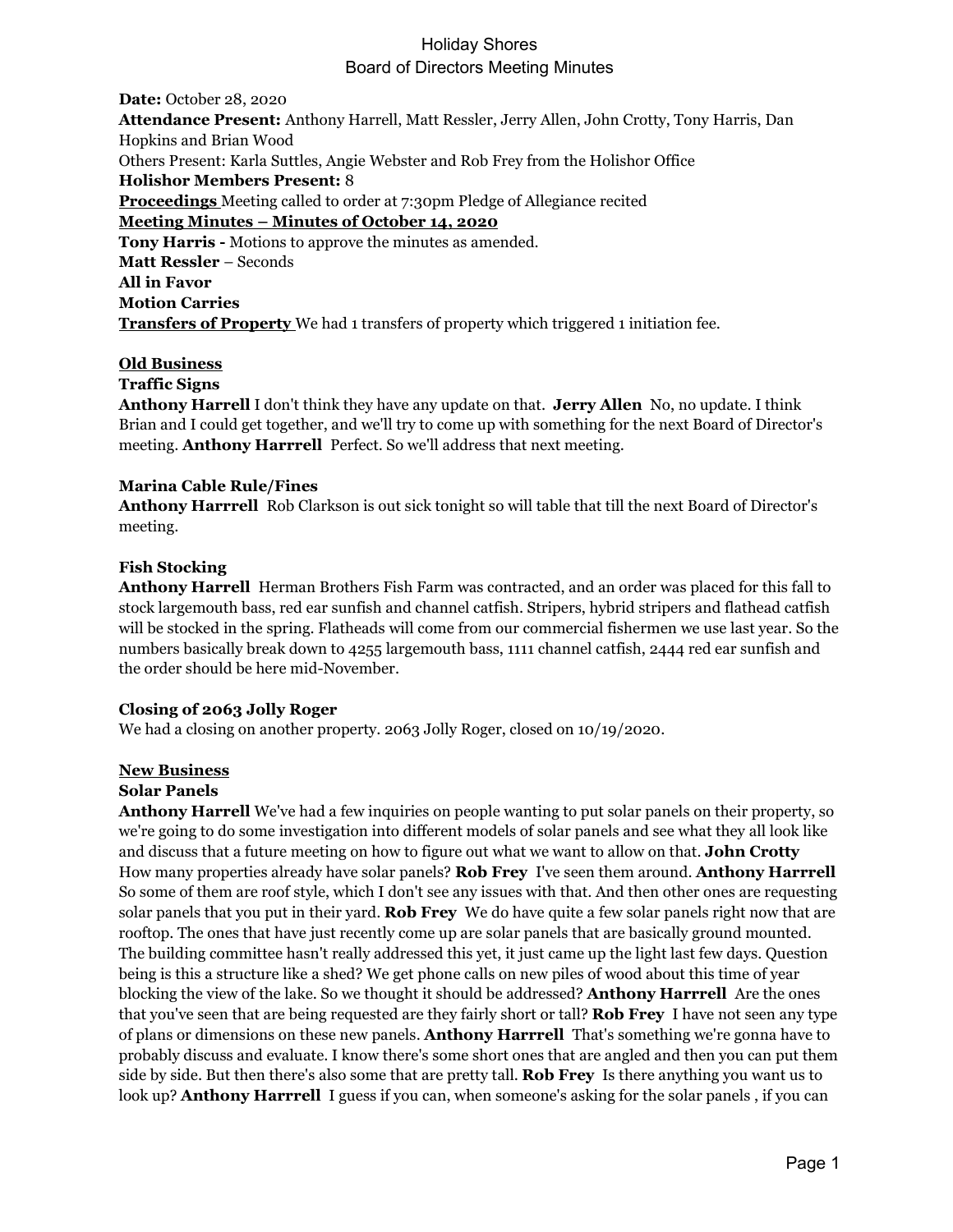# Holiday Shores Board of Directors Meeting Minutes

give us some dimensions. I think our biggest concern is blocking views for someone. I don't think we have any concerns other than the views. **Dan Hopkins** Height probably no higher than 6 foot. **Tony Harris** So no taller than a regular fence. It's kind of what we're thinking. We probably would like to see what's being proposed or what's being brought to the building committee and get some recommendations from them and then we can come up with a rule around it. **Rob Frey** Okay, I'll ask the gentleman for the plans, maybe a layout plot plan, some dimensions of those plans and see where they're gonna put them and bring them forward case by case. Some type of permit structure. **Anthony Harrrell** So we would add that to our building permits? **Tony Harris** Yes, we would have to add language to our building rules. **Anthony Harrrell** Rob, I don't know if you want to draft something like that. **Rob Frey** OK, we'll give it a shot.

## **Correspondence**

## **On-Time Sports-Staunton High School T-Shirt Fundraiser**

**Anthony Harrell** We have a letter from On Time Sports for a high school t shirt fundraiser. Basically, it looks like they're asking for a contribution for their t shirts to fund the athletic program. Anybody have any thoughts on this? **Tony Harris** I don't think we typically do these because it opens us up to so many fundraisers out there and we can't support them all. **Anthony Harrrell** I don't have a problem with renting out the clubhouse for fundraiser type of things but making donations, that's a whole other realm. So, I will entertain a motion and if I don't get one it will just die.

## **No Motion**

## **Dies on the floor for lack of motion**

## **Holiday Shores Fire Department – Waiver request for ballroom rental**

**Anthony Harrell** Reads letter from The Holiday Shores Fire Department. They would like to again request a waiver of rental for an upcoming activity at the clubhouse. The Association has been generous with the waivers in the past and they are again requesting the same. December 15 is their annual Christmas dinner and awards night. Attendance this year should be around 45 to 50 people. As in the past, they request a waiver of rental fee and deposit and will certainly pay for any required security fees and cleaning fees.

**Matt Ressler** Makes a motion to waive rental fee and deposit **Tony Harris** Seconds **Anthony Harrrell** Any more discussion? **All in favor Motion carries**.

## **1850 Starboard Lane – 2 Variances for House 1st Variance – Lake Setback**

**Anthony Harrell** This is for a home that is being built on a lot. And they're requesting a 30' setback from the water in the rear in order to make the house fit on the lot. The house is actually like 41 feet from the water, then with the addition of the deck on the back of the house, that's where would they run into that 30' variance. The building committee did not recommend that we pass this variance. I will open up for discussion. **John Crotty** Is the homeowner here? **Brandon Portman** (1850) Yes **Jerry Allen** So Brandon, the square footage on the main level is how much? **Brandon Poorman** (1850) 1971. **Jerry Allen** And the reason why you're asking for this is due to the way you're fitting your home onto that lot. Is there any other way that you could turn the house to make it work as far as the current architectural plans you have? **Brandon Poorman** (1850) There is not. So the house was actually designed to fit the curvature of the front setback. 1850 is on Starboard, which is a cul de sac. So the curve of the cul de sac pushes the house further back on the lot. So the house was designed specifically to fit the curve. And then the house uses as much width on the lot as we can take. So there's really no other way to put the house on the lot. **Jerry Allen** Do you believe that the encroachment on the water would affect the views from